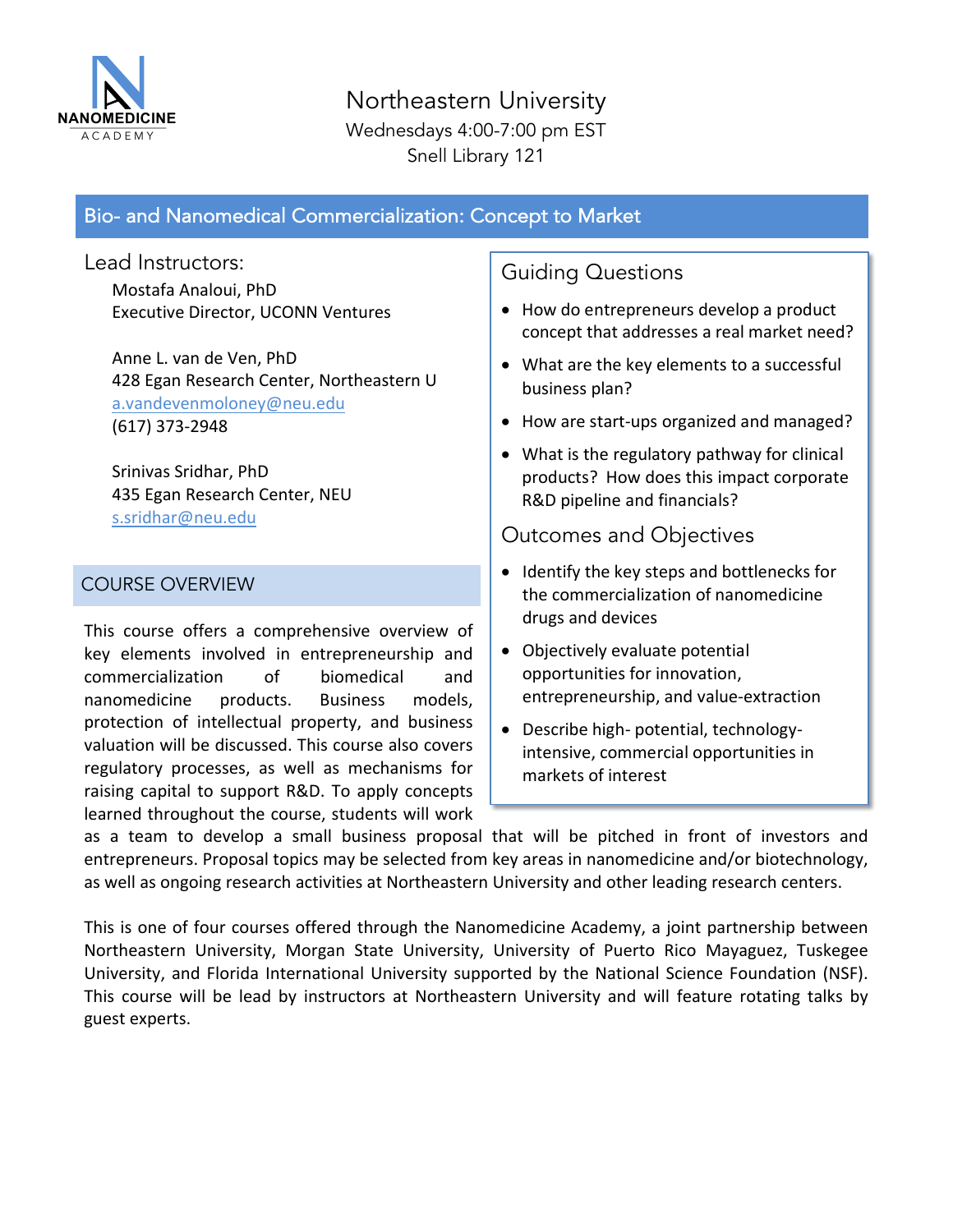#### TEXTBOOKS AND REFERENCES

There is no textbook because this course draws widely from peer-reviewed literature and investigates cutting-edge work in the field of nanomedicine. Weekly reading materials will be provided within Blackboard. Additionally, you will be asked to search library resources and the web as part of your assignments.

### HOW THE COURSE IS STRUCTURED

This course features a variety of interactive classroom and online activities that will allow you to engage with classmates and faculty at multiple institutions. These include:

**Interactive Web Lectures:** You will attend live lectures led by Nanomedicine Academy faculty and guest experts via web conferencing hosted in your classroom on Wednesdays. Please note that attendance of these lectures is **mandatory** and all absences must be excused *in advance*. We will be featuring high-profile guest speakers each week starting promptly at 4pm, so please arrive on time! Your participation in Q&A is worth 15% of your grade.

**Team Business Proposal and Presentation:** Over the course of the semester, you will create a small business proposal. Each week, you will be working as a team to develop a different component of your small business plan. You will receive feedback from the course instructors, therefore it will be important to complete the assignments in a timely manner, but then also go back and edit your work based on the instructor feedback. By the end of the semester, you will have created an entire business plan and presentation that will be handed in for a grade. For group assignments, the entire group will receive same grade, regardless of who participated, so it is in your best interest to ensure as a group that high quality work is being handed in. The weekly assignments are worth 30% of your grade. The group presentation and business plan is 50% of your grade.

**In-class Group Work Time**: You will be provided with time in class to work as group and meet with the course instructors (either face-to-face or via web conferencing). All students are required to stay and **work during this time.** You are encouraged to bring laptops or other web-enabled devices fro this time, but please be sure to put them away during the seminars and lectures. Your participation in inclass activities is worth 5% of your grade.

### GUEST LECTURES

Successful entrepreneurs, local and regional leaders, venture capitalists, regulatory officials, all with expertise in relevant subjects, are invited to cover segments of this course. Guest lectures hosted by this course in 2016 included:

- • **Pathways to a career in venture capital** Christopher de Souza, PhD, Broadview Ventures
- • **Healthcare Innovation: Balancing Creativity with Skepticism** Andrew Miller, Vice President & Venture Partner, PureTech
- **• Nanomedicine Today: Achievements and Challenges** Lajos Balogh, Editor-in-Chief, Nanomedicine: Nanotechnology, Biology, and Medicine
- **Patenting Bio- & Nanotechnology: From Idea to Approval** Joel Bresler and Andrew Curtin, Center for Research Innovation, NEU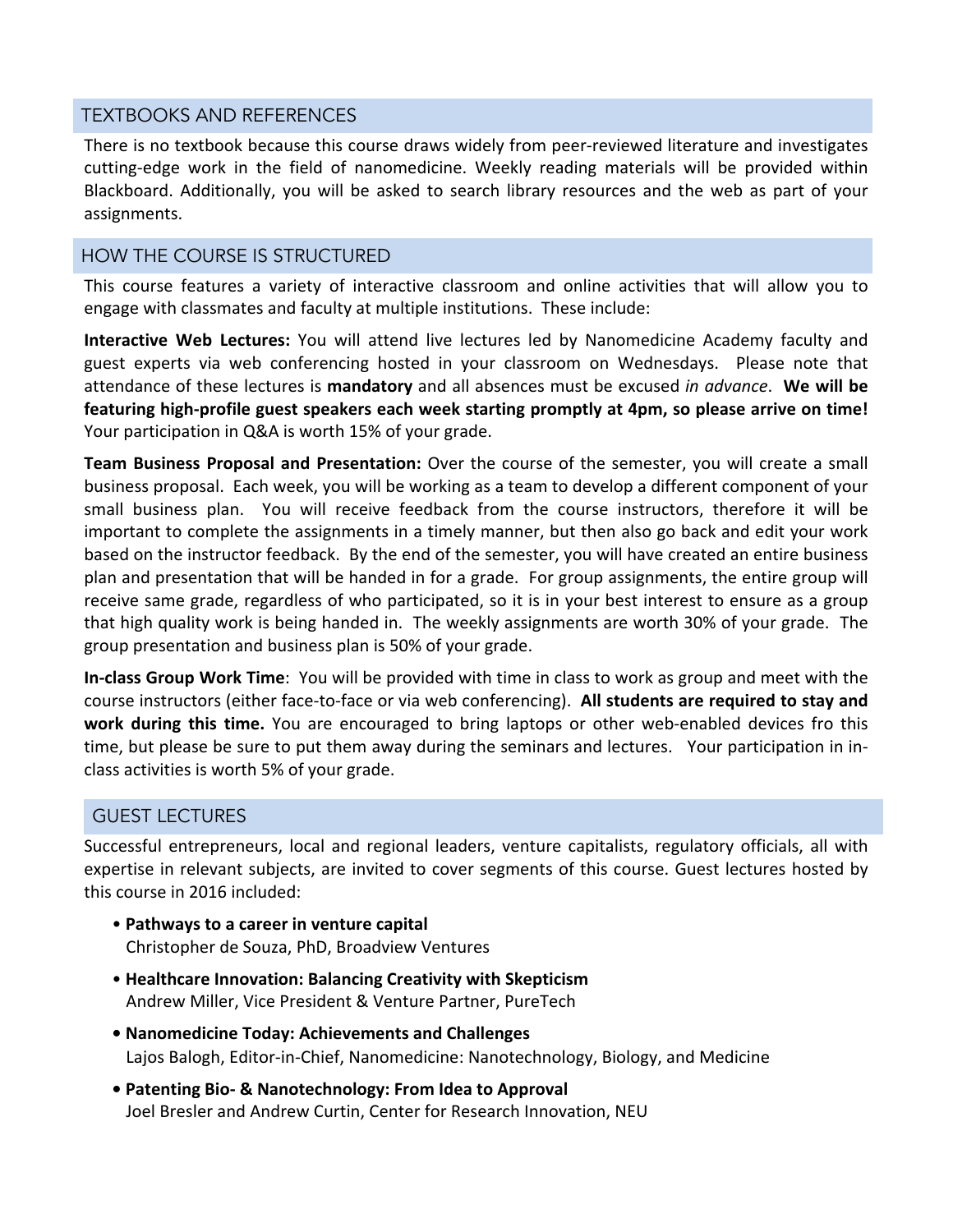- • **Business School of Hard Knocks: An Entrepreneur's Perspective** Peter Steiger, VP of Medical Imaging, PAREXEL Informatics
- • **Academic Entrepreneurship: Lessons learned** Ali Khademhosseini, Professor, Harvard Medical School
- **• Cancer Nanomedicines: Promises and challenges** Vahe Bedian, Director, Global Product and Portfolio Strategy at AstraZeneca
- **From quantum dots to nano-droplets: Commercializing life science tools & diagnostics** Andy Watson, Vice President Corporate Development, Cell Signaling Technology (CST)
- **• Commercialization of hemostatic agents: Progress and Challenges** Terrence Norchi, MD, President and CEO of Arch Therapeutics

## TIMELINE AND GRADING

Below is a list of topics that will be covered in this course. The order of topics may change based on the availability of guest speakers.

- **1/11 Week One:** Nanomedicine global market: Current status and key challenges
- **1/18 Week Two:** Key Elements from Concept to Market
- **1/25 Week Three:** Business Options and Structures
- **2/1 Week Four:** Sources of Capital and Dilution
- **2/8 Week Five: Medical Devices**
- **2/15** Week Six: Business Plan design
- **2/22 Week Seven**: Intellectual Property
- **3/1 Week Eight: Valuation**
- **3/8** Week Nine: Spring Break (no class)
- **3/15 Week Ten: Regulatory processes**
- **3/22 Week Eleven:** Market entry, exit, and financial metrics
- **3/29 Week Twelve:** Manufacturing, sales, and distribution
- **4/5 Week Thirteen:** Role of management
- **4/12 Week Fourteen:** Advanced topics
- **4/19 Week Fifteen:** In-class group business plan presentations

You will be assessed on the basis of an individual and group writing assignments, a team business proposal, a group presentation, and active participation in class activities.

| <b>Assignment</b>        | <b>Description</b>                                   | Due Date | Grade |
|--------------------------|------------------------------------------------------|----------|-------|
| Assignments              | Individual and group writing assignments             | Weekly   | 30%   |
| <b>Business Proposal</b> | Team small business plan                             | Wed 4/12 | 30%   |
| <b>Team Presentation</b> | In-class group business plan presentation with Q&A   | Wed 4/19 | 20%   |
| Participation            | Participation in Q&A and regular in-class activities | Weekly   | 20%   |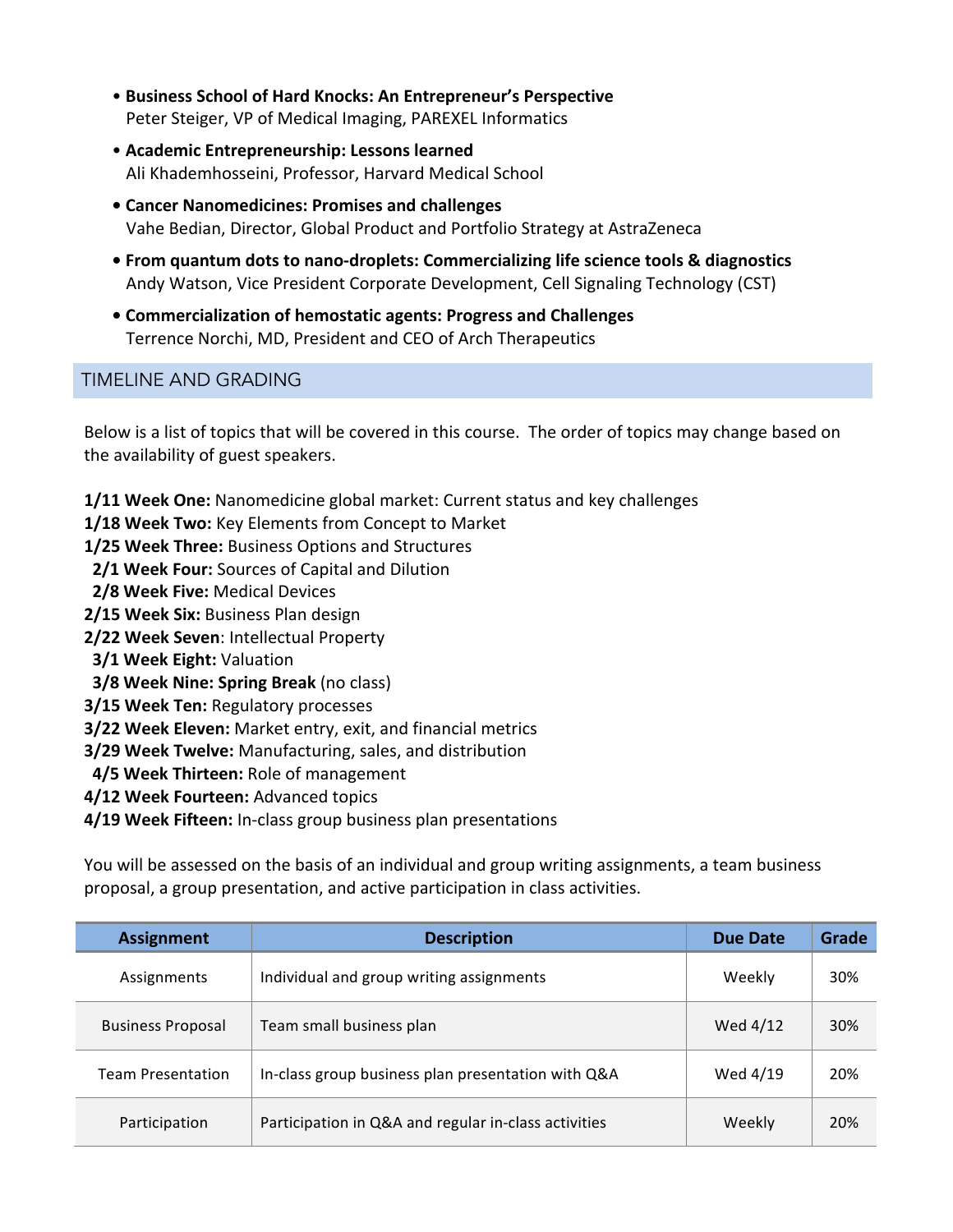#### COMMUNICATION WITH YOUR PEERS

The students who attend this course with you come from universities in 5 different states and territories across the U.S. Each of you brings a unique background, area of expertise, and perspective to the course. We are providing you with the opportunity to interact with each other in a variety of ways so that you can benefit from each other's experiences.

**Course Blog:** You will have several opportunities to post your work to a shared blog so that the entire class can benefit and learn from your research. You are also asked to provide a short biography and introduction so that the other class members can get to know you.

**Group Assignments:** You will be provided with all the software needed to perform group brainstorming sessions, prepare a small business proposal, and create a presentation. The great thing about all this online software means it is no longer necessary to be in same room all the time to do a group project! You are also encouraged to comment on the work of other groups!

**Live Broadcast Group Presentation:** You will each have the opportunity to pitch your business presentation in front of the entire multi-institutional student body on the last day of class.

**"Burning Questions" Discussion Forum**: As you attend lectures and work on your assignments, you might come across new topics on which you have questions. You are encouraged to post these questions in this discussion forum. The course instructors and TAs will work to see that all these questions are answered by the end of the semester, either in the course materials or discussion forum. You are also free to answer questions that pop up here! General questions about assignments can also be posted here. Tip: The discussion "subscribe" option forwards messages directly to your email, making it easier to monitor.

### COMMUNICATION WITH THE INSTRUCTORS

**Instructor Participation in the Discussion Forum, Course Blog, and Group Wikis: These sites within the** Blackboard interface are intended to create a conversation among students, not a back-and-forth between the professor and students. We believe in your capacity for taking the discussion in interesting and productive directions. The course instructors will occasionally provide expert advice and personalized help to challenge and motivate you. Even though we may not respond to every thread, please know we are "listening" intently. Instructor feedback on assignments will be provided directly to the individual and/or group.

**Messages and Announcements:** We will post announcements with observations and questions designed to spur, focus, or deepen the whole group's discussion. We will also send logistical updates as needed. These announcements will typically be posted to a Blackboard announcement that is also forwarded to your email address. This redundancy ensures that everyone in the course sees the communication.